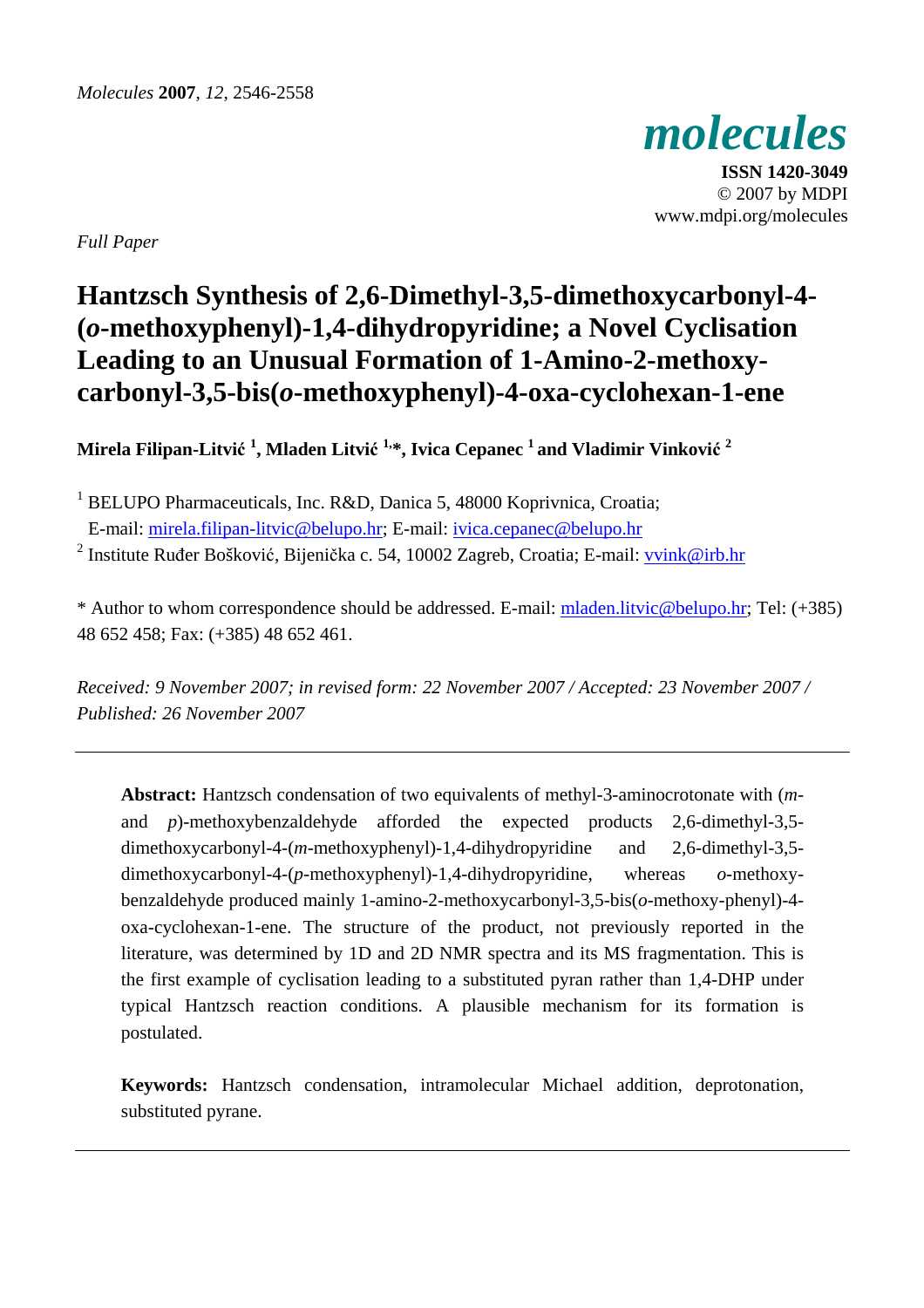## **Introduction**

The first synthesis of a 1,4-dihydropyridines (1,4-DHPs) *via* a three component cyclocondensation reaction of acetoacetic ester, aldehyde and ammonia was reported by Arthur Hantzsch in 1882 [1]. Since then a lot of new variants of original method have been developed, allowing synthesis of different substituted 1,4-DHPs (Scheme 1) [2].

1,4-DHPs have now been recognised as vital drugs in treatment of angina and hypertension. Some of the representatives (nifedipine [3], felodipine [4], nicardipine [5] and amlodipine [6], Figure 1) have been commercialised and it has been proven that their pharmaceutical action is related to binding to voltage dependent L-type of calcium channel and thus decreasing the passage of calcium ions to the cell. The result is relaxation of smooth muscle cells and lowering the blood pressure. Recently, the other mechanism on molecular level have been found and is based on increasing NO release from the intact endothelium [7]. As a result, newly synthesized generations of 1,4-DHPs possess different pharmacological activities such as: anticancer [8], bronchodilating [9], antidiabetic [10], neurotropic [11], antianginal [12] and other pharmacological activities [13].





As it can be seen from the Scheme 1, methods **A** and **C** are only convenient for the synthesis of symmetrical, nonchiral 1,4-DHPs (R=R') [14-16], while methods **B** (two step synthesis via Knoevenagel intermediate **IV**) and **D** (three component cyclocondensation) are usually used for the synthesis of 1,4-DHPs having different ester moieties  $(R \neq R'$ ) [17-20].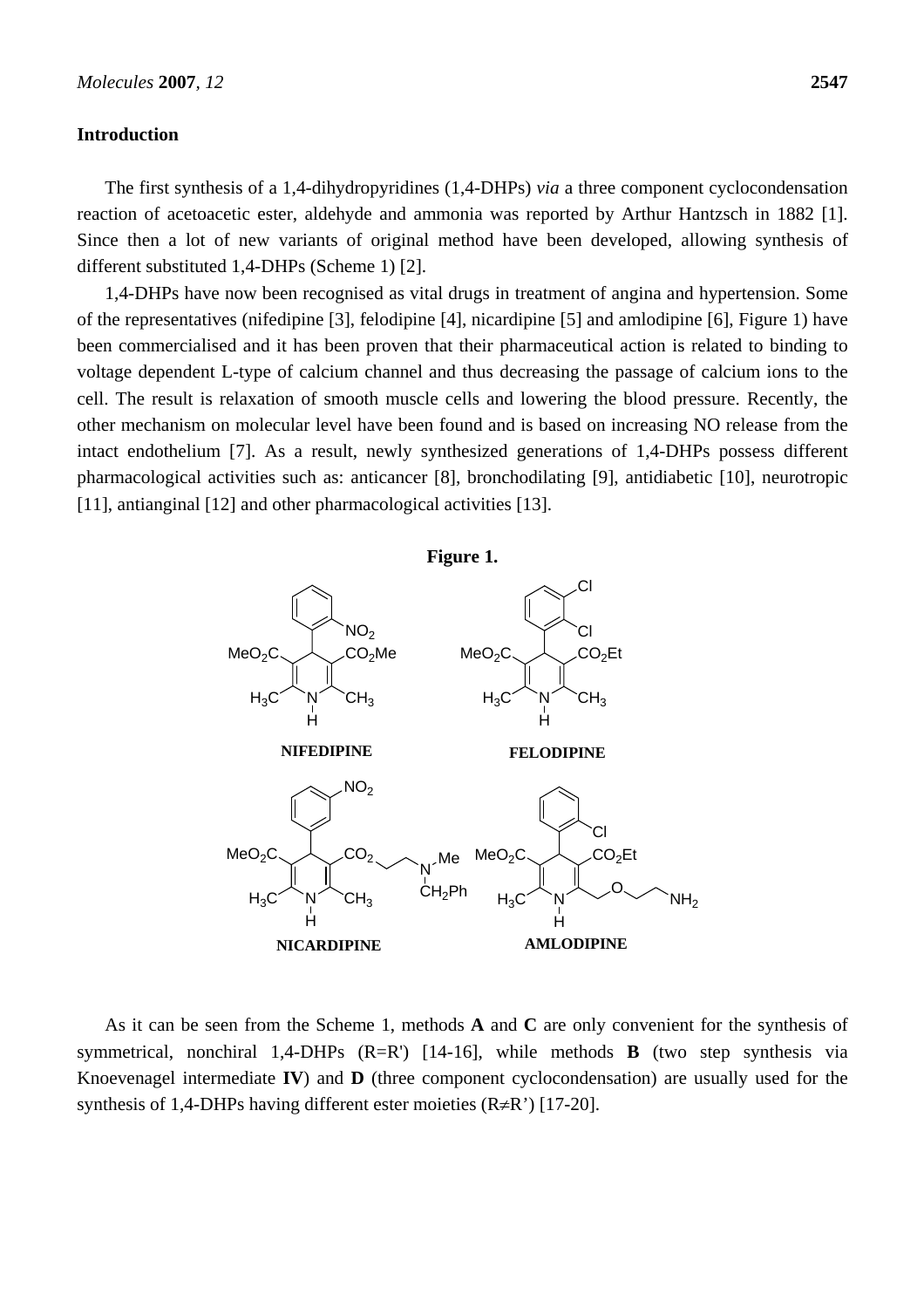

**Scheme 1.** Most common variants of the Hantzsch 1,4-DHP synthesis.

As one might predict, symmetrical 1,4-DHPs are always formed as impurities in synthesis of nonsymmetrical 1,4-DHPs. However, formation of impurities other than intermediates leading to the 1,4-DHP ring is rarely described in Hantzsch condensations [21]. Thus, Angeles *et. al*. [22] have isolated four different compounds **1**-**4** (Figure 2) from the Hantzsch condensation of 2-nitrobenzaldehyde, NH4OH and acetoacetic acid ethyl ester. The formation of 1,2-dihydropyridine **2**, cyclic amide **3** and substituted hydroxamic acid **4** is possibly due to steric hindrance as well as the oxidative ability of the nitro group in the *ortho*- position. Similar observations have not yet been published for other substituents (OCH<sub>3</sub>, Cl, CH<sub>3</sub> etc.).



Görlitzer *et. al*. [23] have studied the dimerisation of *o*-nitrobenzylideneacetic acid esters and isolated two diastereomeric substituted hexenes which could also be present as impurities in the classical Hantzsch condensation.

As part of a continuing effort in our laboratory toward the development of new methods for the synthesis and aromatization of 1,4-DHPs [24], we required gram scale samples of some substituded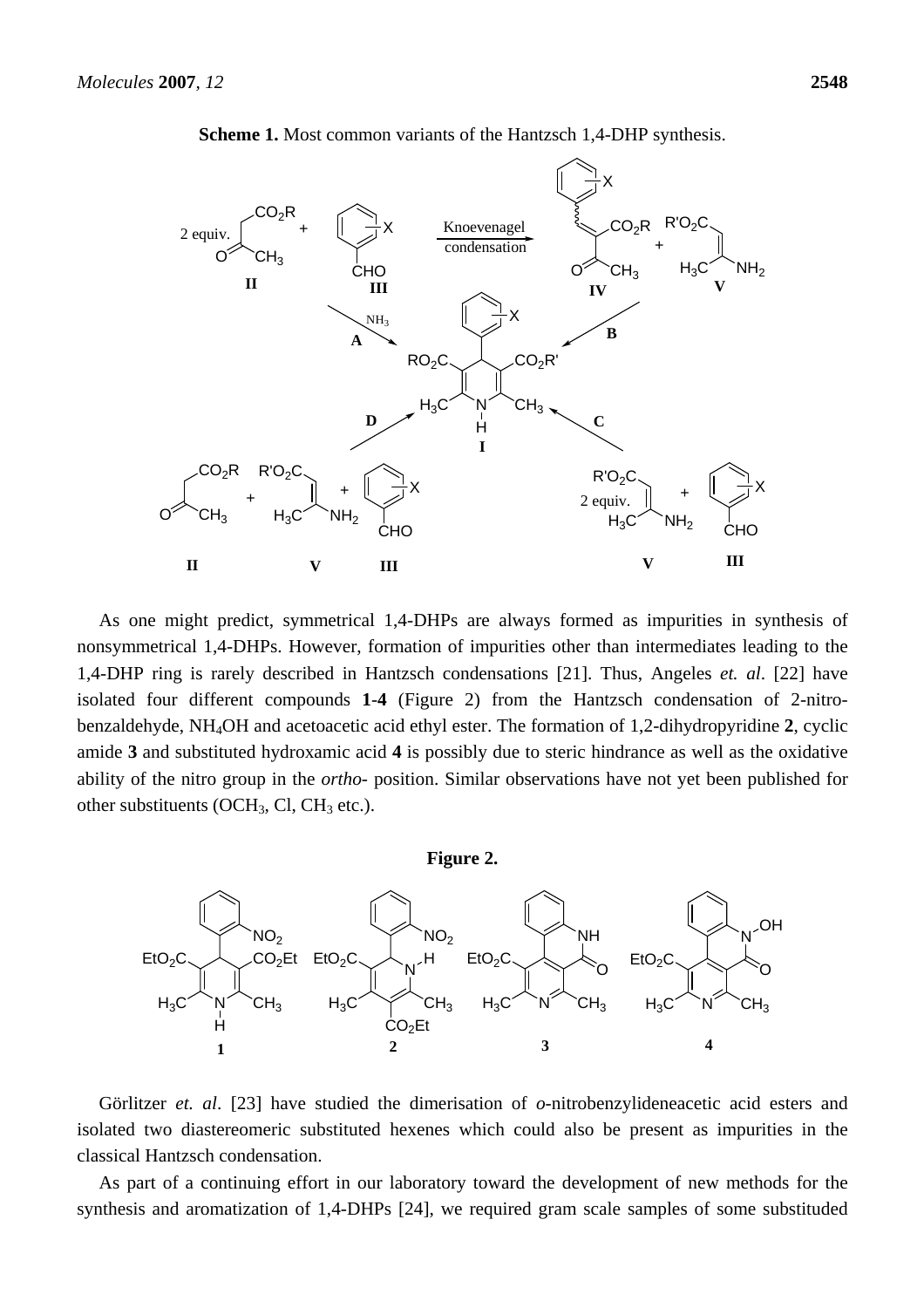1,4-DHPs having a OCH3 group in the *ortho*-, *meta*- and *para*- position on the aromatic ring. Taking into account a wide variety of methods for 1,4-DHP synthesis, as well as our previous experience in Hantzsch 1,4-DHP synthesis [25], we decided to use method **C** (Scheme 1) as most convenient for synthesis when employing sterically demanded *ortho*-substituted benzaldehydes as starting material.

## **Results and Discussion**

The Hantzsch condensation of all three (*o*-, *m*- and *p*)-methoxybenzaldehyde isomers **5**-**7** with two equivalents of methyl-3-aminocrotonate (**8**) was carried out at reflux temperature in isopropanol as solvent (Scheme 2). According to our previous experience with the chemistry of 1,4-DHPs the latter solvent was proven to be better than other alcohols (such as ethanol, methanol, etc.) due to the easier crystallisation of the product from the cold reaction mixture. With respect to other methods, method **C** (Scheme 1) has been rarely mentioned in the modern literature as the method of choice for synthesis of simple 1,4-DHPs although it has some advantages over the other methods such as the amount of water formed in the reaction (one mol compared to three moles in method **A**), which is a key factor in Hantzsch 1,4-DHP syntheses employing sterically demanding benzaldehydes [25]. The reactions were monitored by TLC  $(9:1 \text{ CH}_2\text{Cl}_2/\text{ACOE}$  as eluent) until the disappearance of the starting benzaldehydes and methyl-3-aminocrotonate (**8**). In the cases of the (*m*- and *p*)-methoxybenzaldehydes **6**, **7** the reactions were completed after 23 and 17 h respectively (Table 1). As expected the reaction with the sterically demanding *o*-methoxybenzaldehyde (**5**) was much slower and was complete after 84 h. To our surprise, a quite intensive methyl-3-aminocrotonate (**8**) spot of was still present at the end of reaction but not traces of **5** were noted.

**Scheme 2.** 



The all reaction mixtures were cooled to room temperature to obtain crystalline products which were collected by filtration. The products thus obtained were analysed by TLC, IR, MS and NMR  $(^1H)$ and  $^{13}$ C) spectroscopy to determine their structures. The corresponding  $m$ - and  $p$ -methoxy derivatives **10** and **11** were prepared in 28.8 % and 15.3 % yields, respectively.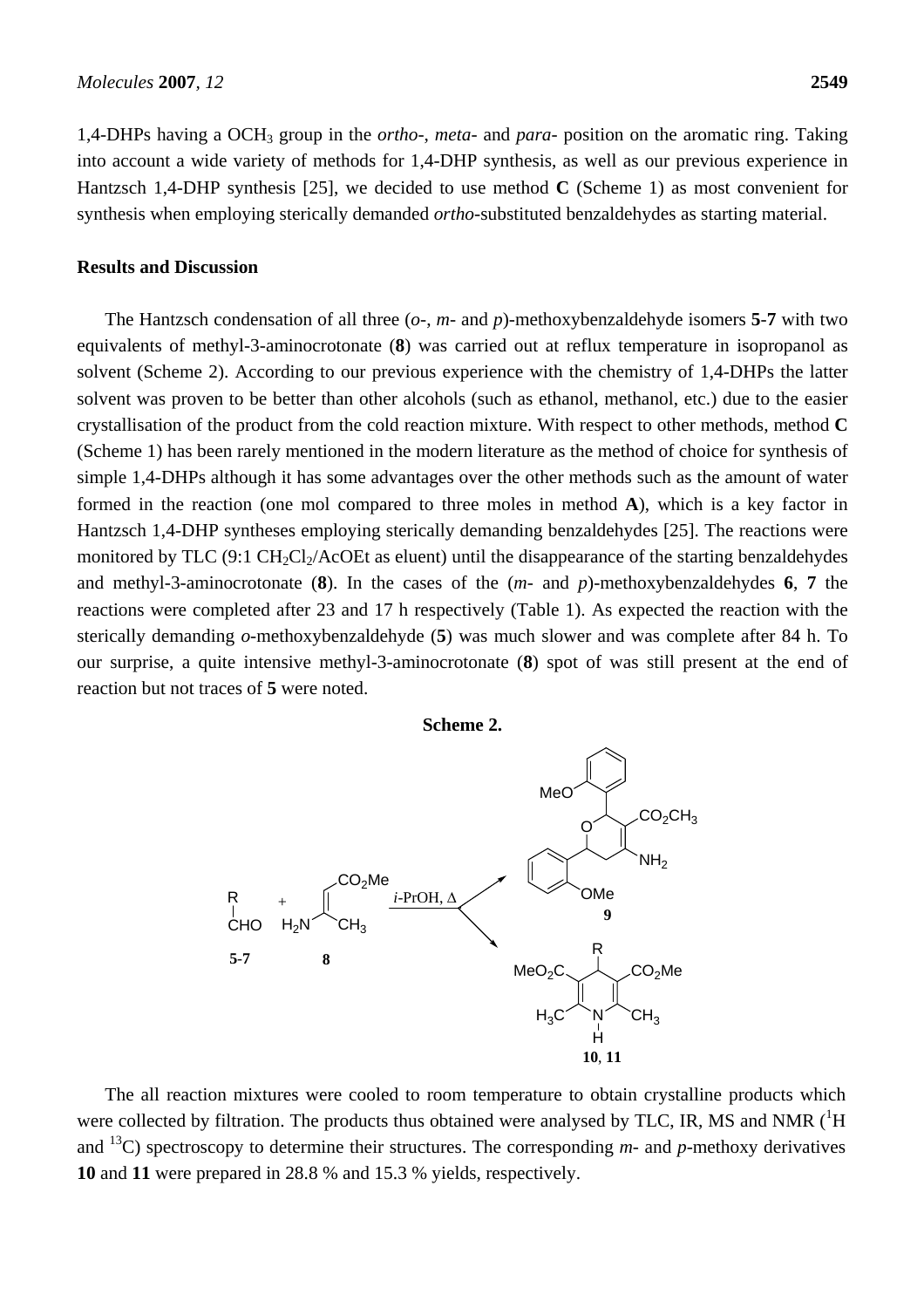| Entry | R                                     | <b>Product</b> | <b>Reaction</b><br>time[h] <sup>a</sup> | <b>Yields after</b><br>crystallisation [%] | $\mathbf{m} \mathbf{p}$ | $R_f (TLC)$       |
|-------|---------------------------------------|----------------|-----------------------------------------|--------------------------------------------|-------------------------|-------------------|
|       | $o$ -MeOC <sub>6</sub> H <sub>4</sub> |                | 84                                      | 25.6                                       | $170.0 - 171.5$         | $0.11^{b}$        |
|       | $m\text{-}MeOC6H4$                    | 10             | 23                                      | 28.8                                       | $168.0 - 170.5$         | $0.39^\circ$      |
|       | $p$ -MeOC <sub>6</sub> H <sub>4</sub> |                |                                         | 15.3                                       | $172.5 - 175.0$         | 0.47 <sup>c</sup> |

**Table 1.** The results of Hantzsch condensation of (*o*-, *m*- and *p*)-methoxybenzaldehydes **5**-**7** with methyl-3-aminocrotonate (**8**).

<sup>a</sup> Determined by TLC; <sup>b</sup> CH<sub>2</sub>Cl<sub>2</sub>/MeOH, 9:1 as eluent; <sup>c</sup> CH<sub>2</sub>Cl<sub>2</sub>/AcOEt, 9:1 as eluent.

Although the majority of the products were soluble in the mother liquors, the purities of crystals were very high (>98 %), which was sufficient for further testing. To our surprise the product **9** obtained with *o*-methoxybenzaldehyde (**5**) had much higher polarity (Table 1) than was expected [*R*<sup>f</sup>  $(CH_2Cl_2/MeOH, 9:1) = 0.11$ ], compared to similar 1,4-DHP derivatives  $[R_f (CH_2Cl_2/MeOH, 9:1) >$ 0.90], which suggested formation of a product of different structure than 1,4-DHP. By careful assignment of the  ${}^{1}H$ - and  ${}^{13}C$ -NMR spectra the structure **9** was elucidated. The  ${}^{1}H$ -NMR spectrum (aromatic region) showed incorporation of two molecues of *o*-methoxybenzaldehyde (**5**) and one molecule of methyl-3-aminocrotonate (**8**). An interesting observation was made in the aliphatic region for CDCl<sub>3</sub> and DMSO- $d_6$  solutions. Two diastereotopic protons (at position 5) are clearly seen only in DMSO-d6 solution, suggesting a rigid structure **9B** (Figure 3) with an intramolecular hydrogen bond. Additional proof are the two different shifts of the NH protons. Contrary to **9B**, the flexible structure **9A** is present in CDCl<sub>3</sub> solution, where the  $NH_2$  group gives a broad signal at 2.2 ppm and the diastereotopic protons appear as one signal at 2.5 ppm. To our surprise, from NOESY spectra it was clearly proved that the two aromatic rings occupy the *syn*- position. However, it cannot be claimed that only the *syn*-conformer is exclusively formed in the reaction. Rather, it is more likely that the *anti*conformer is more soluble in the reaction mixture in comparison to the *syn-* one and hence the crystalline product is exclusively the *syn*-conformer.





According to MS spectra the high intensity of the molecular ion  $(m/z = 369, 79%)$  indicates the stability of structure **9**. Plausible fragmentation pathways, which are consistent with the spectral data, together with the structures which are suggested for fragment ions, are shown in Scheme 3.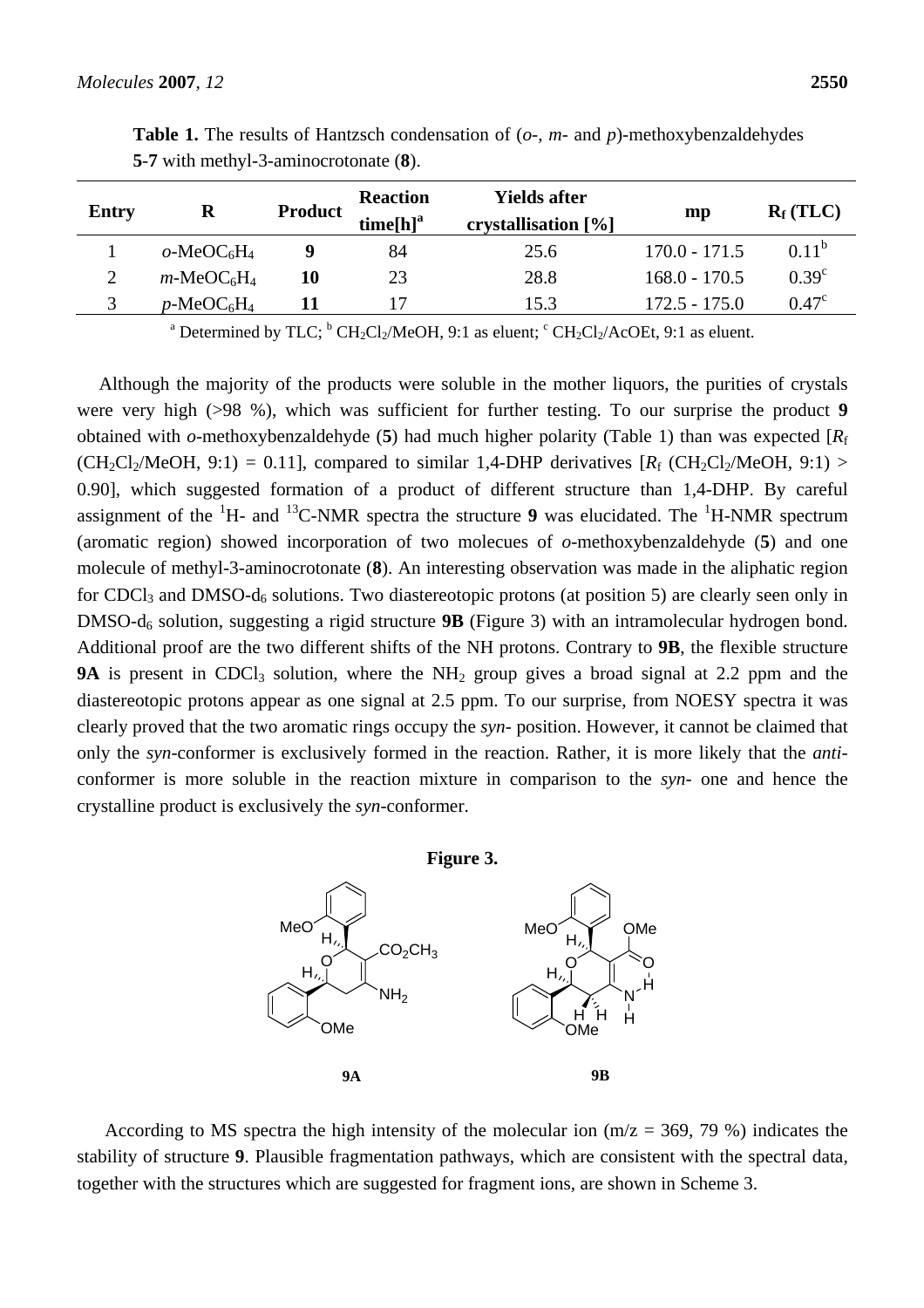After formation of the molecular ion, fragment ion 13 (m/z 234, 100 %) is formed by unexpected elimination of *o*-methoxybenzaldimine (**12**). This process starts with intramolecular addition of the amino group to the more reactive benzylic position in the molecule, followed by elimination of **12**. Further fragmentation involves the elimination of one molecule of methyl-2-butynoate (**14**) and the formation of **16**, a radical cation of *o*-methoxybenzaldehyde (**16**) at m/z 136 (19 %). The second pathway involves one step elimination of a substituted cyclobutane molecule **15** to form the radical cation **16**.

## **Scheme 3.**



**16** m/z 136

Additional proof for the structure **9** was obtained by performing the reaction with two equivalents of *o*-methoxybenzaldehyde (**5**) and one equivalent of freshly prepared methyl-3-aminocrotonate (**8**), (Scheme 4).

**Scheme 4.** 

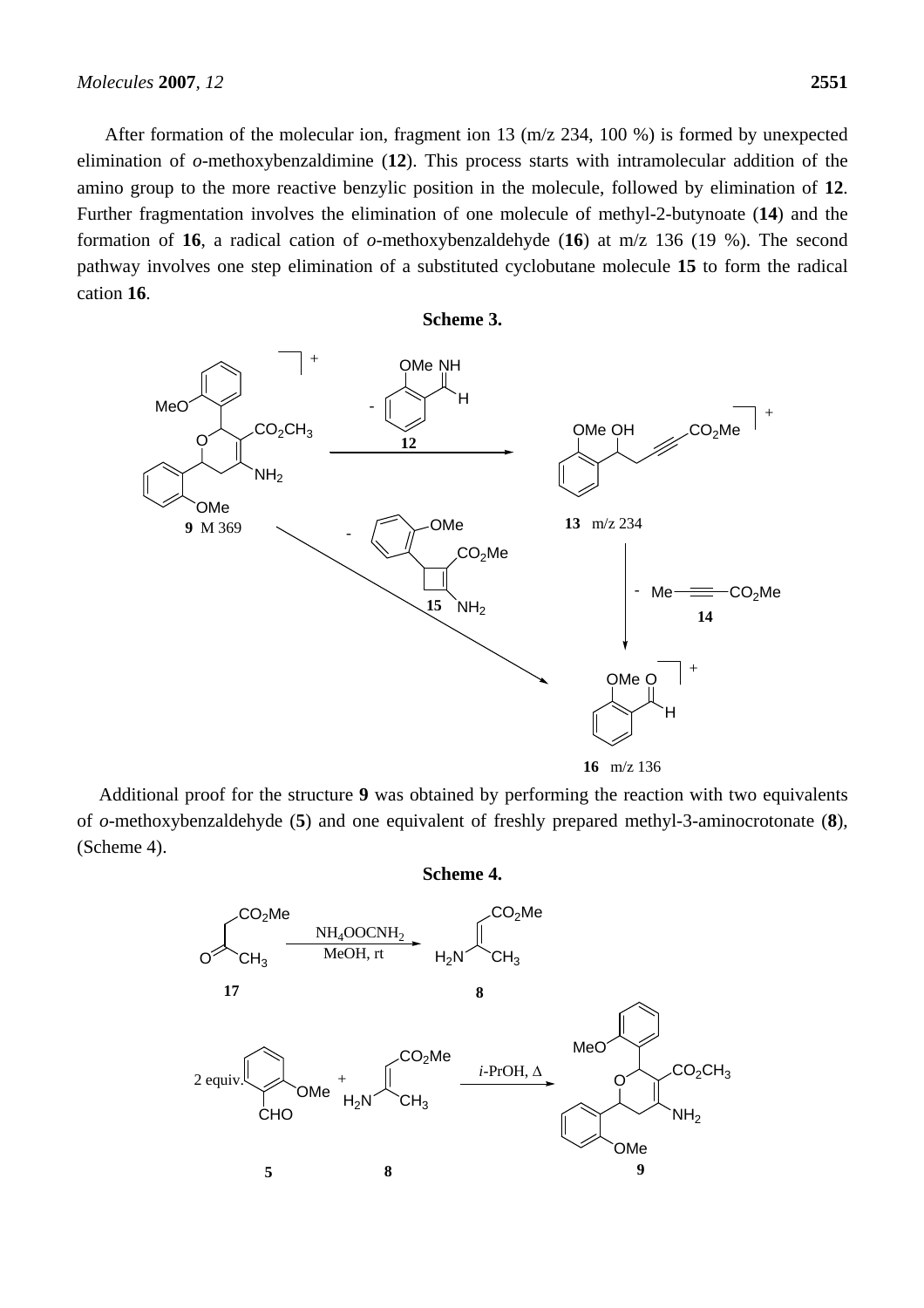The latter compound was prepared by the method developed in our laboratory, via the reaction of methyl acetoacetate (**17**) and ammonium carbamate in methanol at room temperature [26]. The crude **8** of high purity (>99%) was then subjected to reaction with **5** for the same time as original reaction (84 h). After crystallisation from reaction mixture the product **9** was obtained in good yield (51 %). These findings clearly indicate that two molecules of *o*-methoxybenzaldehyde (**5**) were incorporated in the molecule. Additionally, the purity of methyl-3-aminocrotonate (**8**) also plays an important role in the overall yield of the product.

As mentioned above, *o*-methoxy-substituted-1,4-DHP **18** is proven to be formed in the reaction according to Scheme 2, but only as a mixture with unreacted methyl-3-aminocrotonate (**8**) and other impurities (by TLC analysis). A chromatographic separation, due to the small differences in the  $R_f$ values, was not convenient for its isolation from the mother liquor and therefore we decided to synthesize it employing different Hantzsch conditions (Scheme 5).

#### **Scheme 5.**



Thus, two equivalents of methyl acetoacetate (**12**), ammonium acetate and 2-methoxybenzaldehyde (**5**) were subjected to reaction in refluxing isopropanol during 22 h to give the expected 1,4-DHP **18** in 37.8 % yield after crystalization from methanol. It is interested to note that even a trace of impurity **9** was observed in this reaction. It seems that its formation is characteristic only for Hantzsch method C, Scheme 1. To prove this hypothesis we look at the mechanism of its formation according to reaction condition in Scheme 2. The plausible mechanism is presented in Scheme 6.

The mechanism involves initial nucleophilic attack on *o*-methoxybenzaldehyde (**5**) by methyl-3 aminocrotonate (**8**) to form the ionic intermediate **19**, which upon proton tranfer gives the iminoalcohol **20**. In the next step dehydration leads to formation of the imino-Knoevenagel intermediate **21**. These types of compounds have been described by Kim *et. al*. [27] as metastable intermediates in the aza-Diels-Alder condensation, a key step in the synthesis of the antyhypertensive drug amlodipine. As one could predict, the next step would be Michael addition of a second molecule of methyl-3-amino-crotonate (**8**) to **5**, according to the proven and accepted mechanism for the Hantzsch condensation [28]. However, due to steric hindrance by the influence of methoxy group in the *ortho*- position, as well as its electron donating ability, the carbon-carbon double bond is poorly reactive towards Michael addition. Similarly, anthracene-9-carbaldehyde is easily converted to Knoevenagel intermediate **25** employing Hantzsch reaction conditions, but at this stage the reaction is stopped although sufficient amounts of acetoacetate ester and ammonia are present in the reaction medium [29]. For this reason, 9-anthryl-1,4-DHPs have not been prepared so far in Hantzsch condensations.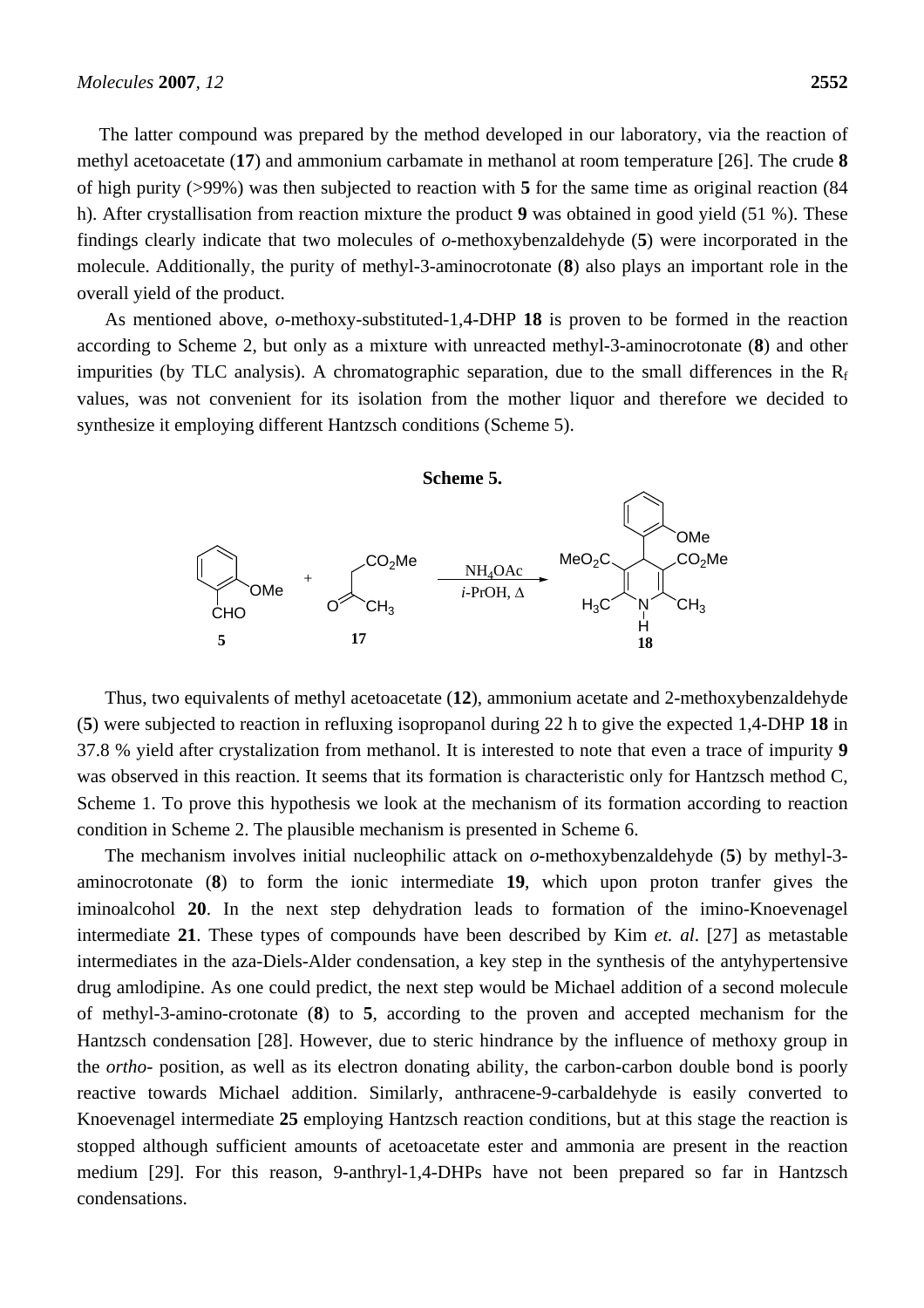



According to TLC analysis of the reaction mixture the formation of 1,4-dihydropyridine **18** is also observed, suggesting that intermediate **21** (Figure 4) is not as completely unreactive as the 9-anthrylanalogue **25**. However, the presence of higly basic ammonia in the reaction mixture (refluxing *i*-PrOH) causes deprotonation of the methyl group rather than Michael addition of the second molecule of methyl-3-aminocrotonate (**8**). Thus formed carbanion **21**, in which the negative charge is delocalised and stabilised by interacting with the double bonds and electronegative nitrogen and oxygen atoms in the molecule is highly nucleophillic and reacts with a second molecule of *o*-methoxybenzaldehyde (**5**) to yield intermediate **23**, which upon fast intramolecular Michael addition and protonation gives the final product **9**.

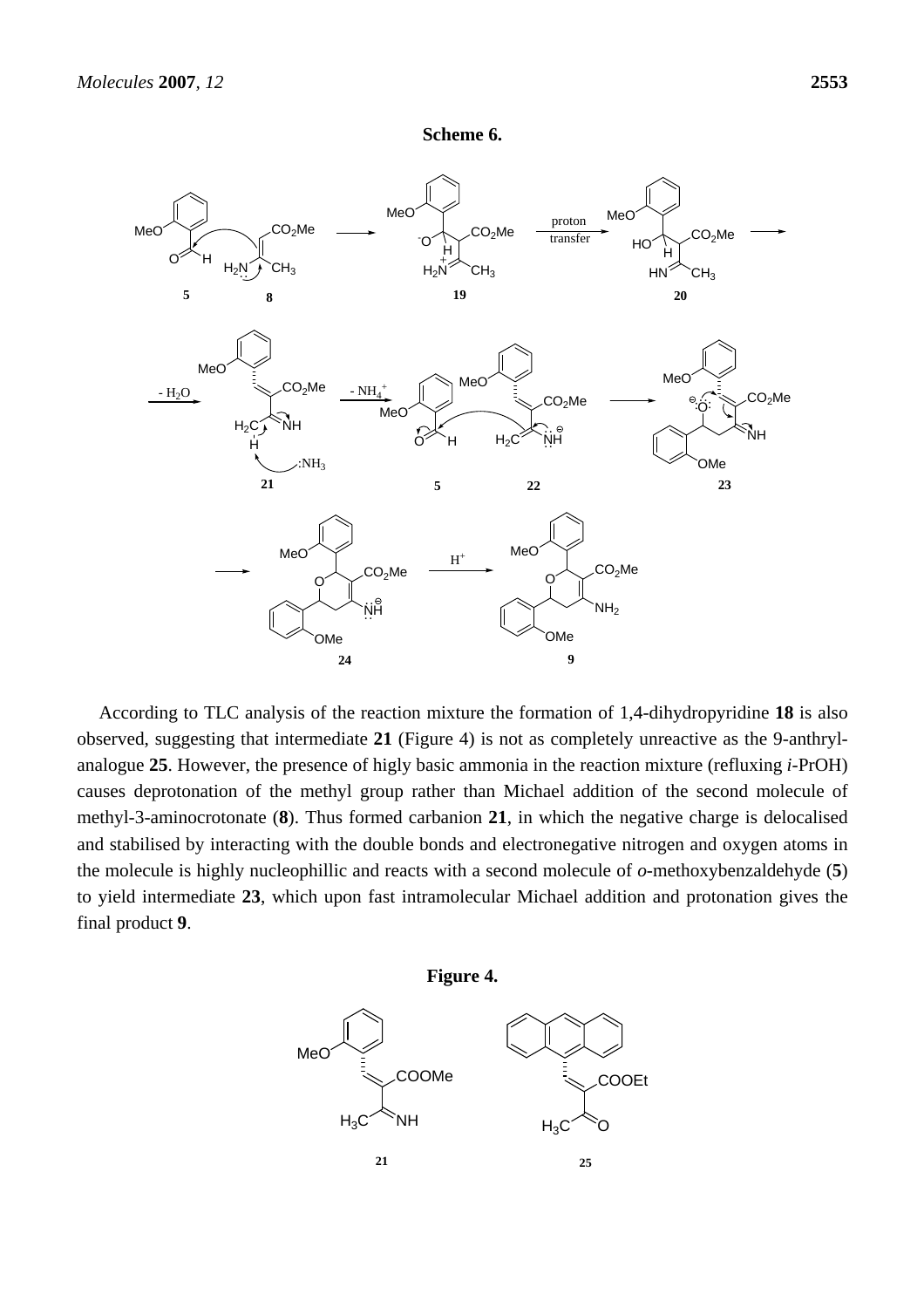In summary, the main reasons that determined formation of **9** rather than the expected 1,4-DHP **18** are: a) the steric hindrance and electron donating ability of the *o*-methoxy group; b) the presence of basic ammonia formed in reaction; c) the slow bimolecular Michael addition of methyl-3-aminocrotonate (**8**) to the imino-Knoevenagel intermediate **21**.

# **Conclusions**

We believe that this type of side product formation is characteristic of Hantzsch condensations employing two equivalents of alkyl-3-aminocrotonates and substituted benzaldehydes, but the amounts formed may vary drastically, depending on the nature of the substituents present on the aromatic ring. The preliminary experiments with benzaldehydes having Cl, CH<sub>3</sub>, and OEt on the *ortho*- position have shown formation of traces of impurities with similar polarities as **9** (TLC), but the amounts were not sufficient for their isolation by crystallisation. Further attempts to isolate analytical samples for structure determination are now in progress and the results will be published elsewhere in due course.

#### **Experimental**

#### *General*

IR Spectra were recorded on a Perkin-Elmer 297 instrument.  ${}^{1}H$ - and  ${}^{13}C$ -NMR spectra were recorded using a Bruker 600 spectrometer in the solvents indicated (referenced to the residual  ${}^{1}H$ signals in the deuterated solvents) using TMS as internal standard. Chemical shifts are reported in ppm (δ scale), coupling constant (*J*) values are given in Hertz (Hz). Electron impact (EI) mass spectra were recorded using a LC-MS (2795, Waters Micromass Q-ToF) instrument operated at 3.0 kV ionization energy. Elemental analyses were done by the Central Analytical Service (CAS) at the Ruđer Bošković Institute, Zagreb. Melting points were measured on a Büchi Melting Point B 540 apparatus and are uncorrected. Thin layer chromatography (TLC) analyses were performed on Merck aluminium plates coated with silica gel (60  $F_{254}$ ). Compounds were visualised by ultra-violet irradiation at 254 and 366 nm.

### *General procedure for the Hantzsch condensation*

To a solution of corresponding substituted benzaldehyde **5**-**7** (0.2 mol) in *i*-PrOH (50 mL) methyl-3-aminocrotonate (**8**, 46.05 g, 0.4 mol) was added at once. The reaction mixture was heated at reflux temperature for the time indicated in Table 1, and then cooled to rt. The obtained crystals of products **9**-**11** were filtered, washed with *i*-PrOH (3 x 20 mL) and dried in vacuum to constant weight.

*1-Amino-2-methoxycarbonyl-3,5-bis(o-methoxyphenyl)-4-oxa-cyclohexan-1-ene* (**9**). Pale yellow crystals; yield:  $9.47 \text{ g } (25.6 \text{ %}); R_f (CH_2Cl_2/MeOH, 9:1)=0.11$ ; mp  $170.0-171.5 \text{ °C}$ ; IR (KBr):  $v=3530$ , 3399, 3298, 3214, 3075, 2959, 2944, 1658, 1622, 1602, 1585, 1542, 1488, 1459, 1441, 1417, 1364, 1341, 1310, 1293, 1263, 1242, 1186, 1162, 1124, 1099, 1071, 1053, 1026, 999, 968, 947, 929, 888, 862, 844, 812, 795, 783, 757, 641, 596, 572, 528 cm<sup>-1</sup>; <sup>1</sup>H-NMR (CDCl<sub>3</sub>): δ=2.20 (br., s, 2H, NH<sub>2</sub>),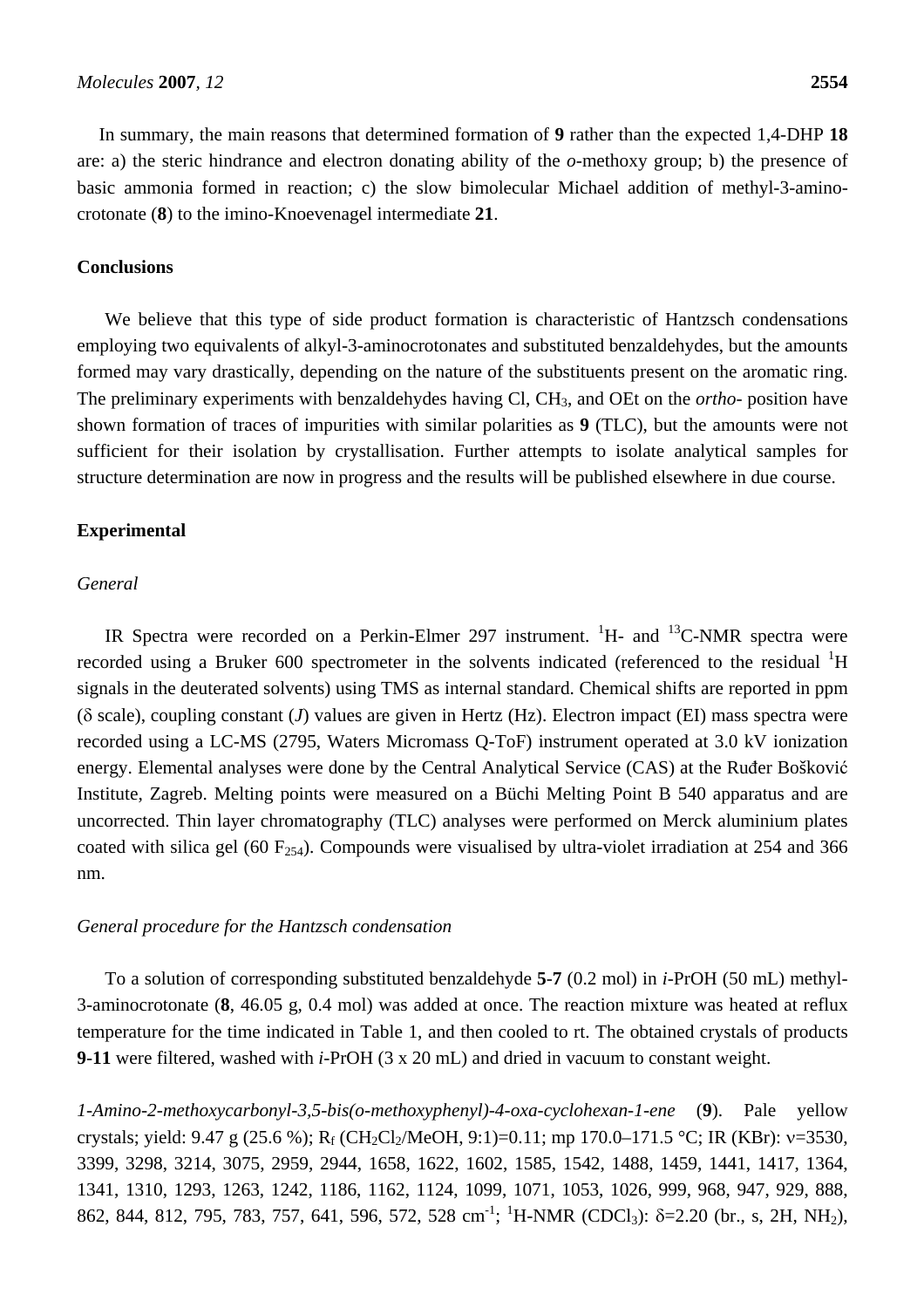2.50 (d, 2H, CH<sub>2</sub>, *J*=6.8 Hz), 3.50 (s, 3H, OCH<sub>3</sub>), 3.59 (s, 3H, OCH<sub>3</sub>), 3.84 (s, 3H, COOCH<sub>3</sub>), 4.10 (t, 1H, CH, *J*=7.5 Hz), 5.50 (s, 1H, CH), 6.76 (d, 1H, arom., *J*=8.2 Hz), 6.85–6.92 (m, 2H, arom.), 6.96 (d, 1H, arom., *J*=7.4 Hz), 7.16–7.24 (m, 3H, arom.), 7.46 (dd, 1H, arom., *J1*=7.5, *J2*=1.5); 13C-NMR  $(CDCl<sub>3</sub>)$ : δ=36.42, 44.44, 50.53, 50.56, 55.13, 55.31, 91.89, 110.07, 110.24, 110.64, 119.48, 120.88, 125.93, 127.61, 128.01, 128.83, 131.78, 132.57, 156.70, 157.16, 157.64, 169.47; MS (3.0 kV, EI,): m/z (%) for  $C_{21}H_{23}NO_5$ : 369 (79), 234 (100), 136 (19); anal. calcd. for  $C_{21}H_{23}NO_5$ : C 68.28, H 6.28, N 3.79, O 21.66; found: C 68.37, H 6.39, N 3.61.

*2,6-Dimethyl-3,5-dimethoxycarbonyl–4-(m-methoxyphenyl)-1,4-dihydropyridine* (**10**). Yellow crystals; yield: 19.06 g (25.6 %);  $R_f$  (CH<sub>2</sub>Cl<sub>2</sub>/AcOEt, 9:1)=0.39; mp 168.0–170.5 °C; IR (KBr):  $v=3348$ , 3241, 3091, 3029, 3004, 2953, 2837, 1704, 1651, 1626, 1606, 1580, 1486, 1449, 1434, 1380, 1346, 1317, 1296, 1263, 1219, 1181, 1157, 1134, 1120, 1099, 1047, 1016, 964, 949, 895, 871, 810, 775, 752, 735, 716, 682, 637, 584, 563 cm<sup>-1</sup>; <sup>1</sup>H-NMR (CDCl<sub>3</sub>): δ=2.28 (s, 6H, CH<sub>3</sub>), 3.65 (s, 6H, COOCH<sub>3</sub>), 3.75 (s, 3H, OCH3), 5.00 (s, 1H, CH), 6.23 (s, 1H, NH), 6.68 (dd, 1H, arom., *J1* = 8.1 Hz; *J2* = 1.9 Hz), 6.82– 6.88 (m, 2H, arom.), 7.13 (t, 1H, arom.,  $J = 7.9$  Hz); <sup>13</sup>C-NMR (CDCl<sub>3</sub>):  $\delta$ =19.12, 38.98, 50.80, 54.84, 103.18, 110.65, 113.72, 119.91, 128.73, 144.54, 148.85, 159.13, 167.98; Anal. calcd. for C<sub>18</sub>H<sub>21</sub>NO<sub>5</sub>: C 65.24, H 6.39, N 4.23, O 24.14; found: C 65.1, H 6.5, N 4.3.

*2,6-Dimethyl-3,5-dimethoxycarbonyl–4-(p-methoxyphenyl)-1,4-dihydropyridine* (**11**). Pale yellow crystals; yield: 10.10 g (15.3 %); R<sub>f</sub> (CH<sub>2</sub>Cl<sub>2</sub>/AcOEt, 9:1)=0.47; mp 172.5–175.0 °C; IR (KBr): ν=3365, 3096, 3001, 2950, 2838, 1680, 1653, 1613, 1512, 1486, 1431, 1377, 1336, 1302, 1256, 1229, 1174, 1147, 1128, 1093, 1049, 942, 843, 817, 805, 787, 745, 665, 631, 604, 587, 546, 525 cm<sup>-1</sup>; <sup>1</sup>H-NMR (CDCl<sub>3</sub>): δ=2.33 (s, 6H, CH<sub>3</sub>), 3.65 (s, 6H, COOCH<sub>3</sub>), 3.75 (s, 3H, OCH<sub>3</sub>), 4.94 (s, 1H, CH), 5.67 (s, 1H, NH), 6.75 (d, 2H, arom.; *J*=8.5 Hz), 7.18 (d, 2H, arom., *J*=8.5 Hz); <sup>13</sup>C-NMR (CDCl<sub>3</sub>): δ=19.29, 38.24, 50.80, 54.95, 103.78, 113.21, 128.40, 139.81, 143.97, 157.76, 168.01; Anal. calcd. for  $C_{18}H_{21}NO_5$ : C 65.24, H 6.39, N 4.23, O 24.14; found: C 65.3, H 6.2, N 4.2.

*Synthesis of 1-amino-2-methoxycarbonyl-3,5-bis(o-methoxyphenyl)-4-oxa-cyclohexan-1-ene* (**9**). To a solution of methyl acetoacetate (**12**, 5.40 mL, 5.81 g, 50 mmol) in methanol (50 mL) ammonium carbamate (NH<sub>4</sub>OOCNH<sub>2</sub>, 3.90 g, 50 mmol) was added at once. The resulting suspension was stirred at room temperature untill all solid material was dissolved (about 15 min). After that the solvent was evaporated off to yield white crystals of crude **8** (yield quantitative) which was suspended in *i*-PrOH (40 mL). To the resultant suspension *o*-methoxybenzaldehyde (**5**, 12.08 mL, 13.62 g, 100 mmol) were added dropwise during 15 min and after that the reaction mixture was heated under reflux temperature for 84 h with stirring. After cooling to room temperature the suspesion was cooled in refrigerator (- 18°C) for 12 h. The obtained crystals were filtered, washed with cold *i*-PrOH (2 x 10 mL) and dried in vacuum to constant weight to give 9.42 g (51.0 %) of **9** as a yellow crystals. The analytical data were in accordance with the sample obtained according to Scheme 2.

*Synthesis of 2,6-dimethyl-3,5-dimethoxycarbonyl–4-(o-methoxyphenyl)-1,4-dihydropyridine* (**18**). To a suspension of ammonium acetate (0.05 mol, 3.85 g) in *i*-PrOH (50 mL), methyl acetoacetate (**17**, 0.1 mol; 11.61 g, 10.75 mL) and *o*-methoxybenzaldehyde (**5**, 0.05 mol, 6.81 g, 6.04 mL) were added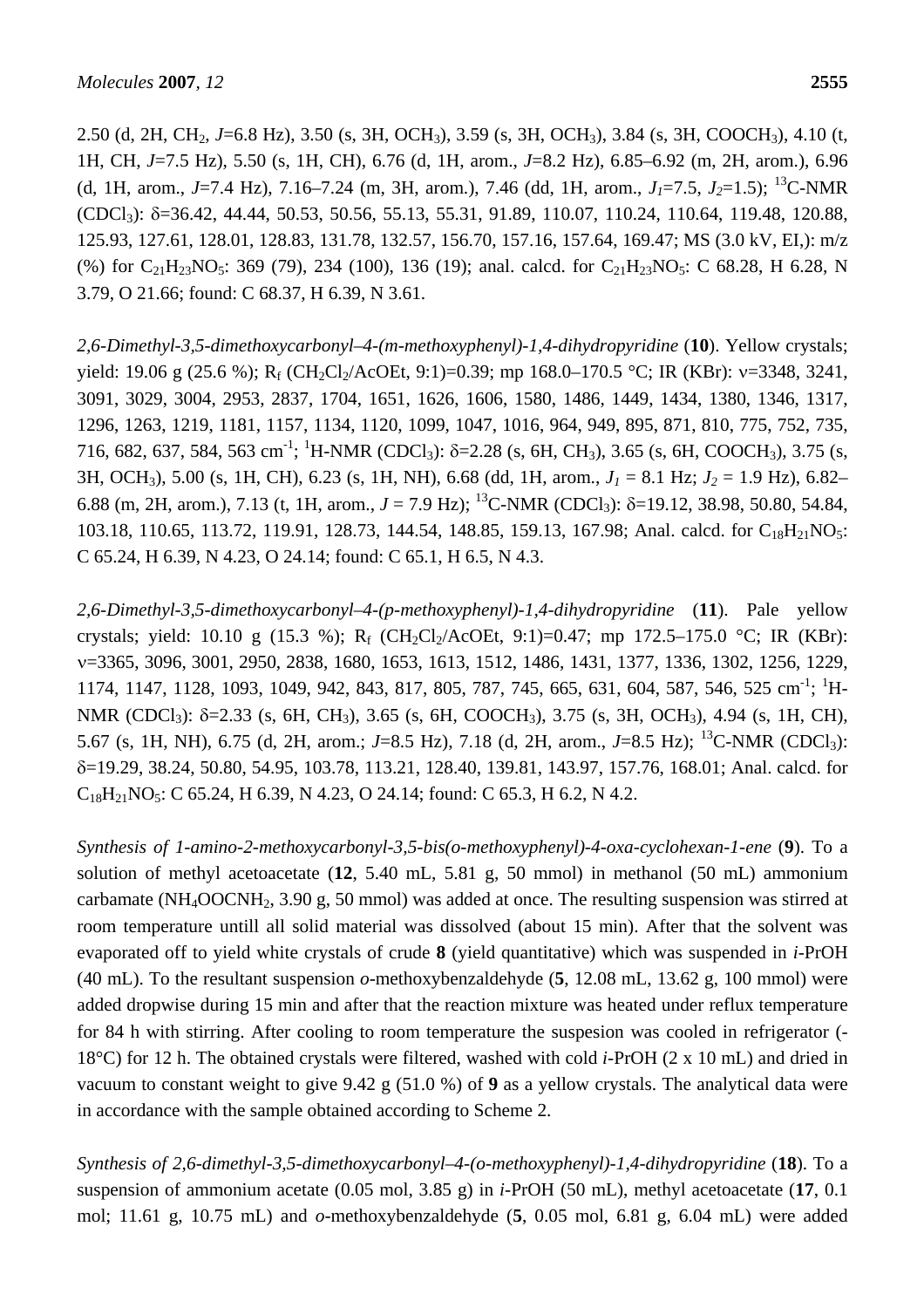dropwise during 15 min. The resultant suspension was heated under reflux temperature for 22 h with stirring. After cooling to room temperature reaction mixture was filtered and evaporated to dryness. The residue was disolved in methanol (25 mL) and the resultant clear solution was cooled in refrigerator (-18°C) for 12 h. The obtained crystals were filtered, washed with cold methanol (2 x 5 mL) and dried in vacuum to constant weight to give 6.27 g (37.8 %) of **18** as a yellow crystals,  $R_f$  $(CH_2Cl_2/ACOEt, 9:1)=0.46$ ; mp 129.0–131.5 °C; IR (KBr):  $v= 3337, 3068, 2993, 2945, 2837, 1706$ , 1683, 1651, 1584, 1489, 1464, 1433, 1381, 1353, 1335, 1310, 1288, 1212, 1143, 1128, 1096, 1051, 1028, 942, 857, 837, 823, 799, 786, 760, 687, 640, 591 cm<sup>-1</sup>; <sup>1</sup>H-NMR (CDCl<sub>3</sub>): δ=2.24 (s, 6H, CH<sub>3</sub>), 3.61 (s, 6H, COOCH3), 3.78 (s, 3H, OCH3), 5.29 (s, 1H, CH), 6.28 (s, 1H, NH), 6.78–6.90 (m, 2H, arom.), 7.07–7.16 (m, 2H, arom.); <sup>13</sup>C-NMR (CDCl<sub>3</sub>): δ=18.78, 34.60, 50.63m, 55.29, 102.40, 110.71, 120.05, 127.09, 129.47, 134.98, 144.16, 156.69, 168.47; Anal. calcd. for C<sub>18</sub>H<sub>21</sub>NO<sub>5</sub>: C 65.24, H 6.39, N 4.23, O 24.14; found: C 65.4, H 6.1, N 4.1.

# **Acknowledgements**

The authors wish to express their gratitude to Belupo Pharmaceuticals Inc. for financial support of this research.

# **References**

- 1. Hantzsch, A. Condensationprodukte aus Aldehydammoniak und ketoniartigen Verbindungen. *Chem. Ber*. **1881**, *14*, 1637–1638.
- 2. a) Eisner, U.; Kuthan, J. The Chemistry of Dihydropyridines. *Chem. Rev.*, **1972**, *72*, 1–42; b) Stout, D. M.; Meyers, A. I. Recent Advances in the Chemisty of Dihydropyridines. *Chem. Rev.* **1982**, *82*, 223–243; c) Sausinš, A.; Duburs, G. Synthesis of 1,4-Dihydropyridines by Cyclocondensation Reactions. *Heterocycles*, **1988**, *27*, 269–289; d) Kuthan, J.; Kurfürst, A. Development in Dihydropyridine Chemistry. *Ind. Eng. Chem. Prod. Res. Dev.* **1982**, *21*, 191–261; e) Zolfigol, M. A.; Salehi, P.; Safaiee, M. An Efficient and Eco-Friendly Procedure for the Synthesis of Hantzsch Ethyl 1,4-Dihydro-2,6-Dimethylpyridine-3,5-Dicarboxylates Under Mild and Green Conditions. *Lett. Org. Chem*. **2006**, *3*, 153-156; f) Zolfigol, M. A.; Salehi, P.; Khorramabadi-Zad, A.; Shayegh, M. Iodine-catalysed synthesis of novel Hantzsch *N*hydroxyethyl 1,4-dihydropyridines under mild conditions. *J. Mol. Catal. A: Chem*. **2007**, *261*, 88- 92; g) Zolfigol, M. A.; Safaiee, M. Synthesis of 1,4-Dihydropyridines under Solvent-free Conditions. *Synthesis*, **2004**, 827-828.
- 3. *The Merck Index, 12th edition*; Merck Research Laboratories: Rahway, NJ, **1996**; p. 1121.
- 4. Boström, S. L.; Ljung, B.; Mårdh, S.; Forsen, S.; Thulin, E. Interaction of the antihypertensive drug felodipine with calmodulin. *Nature* **1981**, *292*, 777–778.
- 5. Iwanami, M.; Shibanuma, T.; Fujimoto, M.; Kawai, R.; Tamazawa, K.; Takenaka, T.; Takahashi, K.; Murakami, M. Synthesis of New Water-soluble Dihydropyridine Vasodilatators. *Chem. Pharm. Bull.* **1979**, *27* 1426-1440.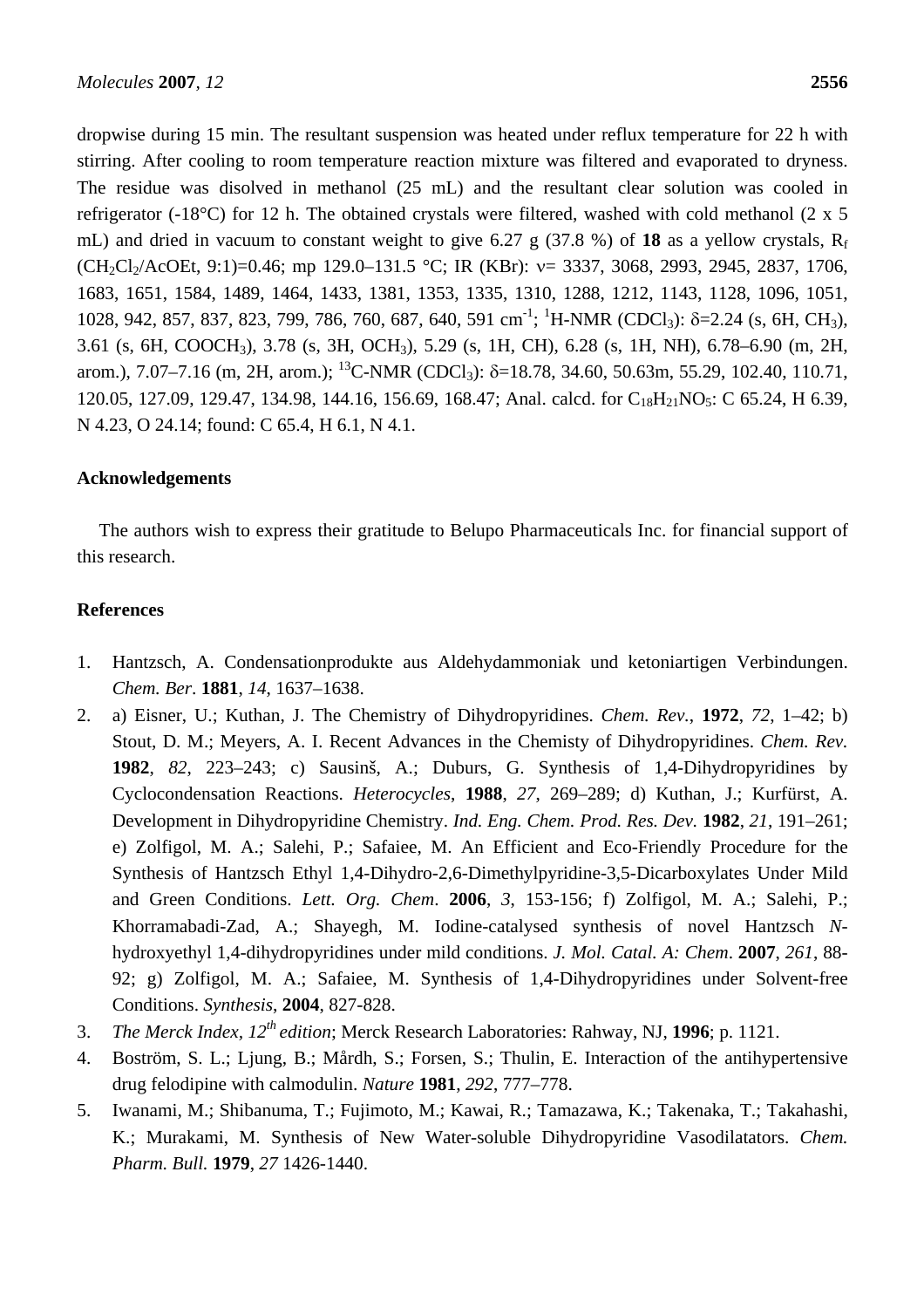- 6. Arrowsmith, J. E.; Campbell, S. F.; Cross, P. E.; Stubbs, J. K.; Burges, R. A.; Gardiner, D. G.; Blackburn, K. J. Long-Acting Dihydropyridine Calcium Antagonists. 1. 2-Alkoxymethyl Derivatives Incorporating Basic Substituents. *J. Med. Chem.* **1986**, *29*,1696-1702.
- 7. Berkels, B.; Roesen, R.; Dhein, S.; Fricke, U.; Klaus, W. Dihydropyridine Calcium Antagonist-Induced Modulation of Endothelial Function: A Reviw. *Cardiovasc. Drug Rev.* **1999**, *17*, 179- 186.
- 8. Tsuruo, T.; Iida, H.; Nojiri, M.; Tsukagoshi, S.; Sakurai, Y. Circumvention of Vincristine and Adriamycin Resistance in Vitro and in Vivo by Calcium Influx Blockers. *Cancer Res.* **1983**, *43*, 2905-2910.
- 9. Chapman, R. W.; Danko, G.; Siegels, M. I. Effect of Extra- and Intracellular Calcium Blockers on Histamine and Antigen-Induced Bronchospasm in Guinea Pigs and Rats. *Pharmacology* **1984**, *29*, 282-291.
- 10. Malaise, W. J.; Mathias, P. C. F. Stimulation of Insulin Release by Organic Calcium-Agonist. *Diabetologia* **1985**, *28*, 153-156.
- 11. Krauze, A.; Germane, S.; Eberlins, O.; Sturms, I.; Klusa, V.; Duburs, G. Derivatives of 3-cyano-6-phenyl-4-(3'-pyridyl)pyridine-2(1H)-thione and their neurotropic activity. *Eur. J. Med. Chem.*  **1999**, *34*, 301-310.
- 12. Peri, R.; Padmanabhan, S.; Singh, S.; Rutledge, A.; Triggle, D. J. Permanently Charged Chiral 1,4-Dihydropyridines: Molecular Probes of L-Type Calcium Channels. Synthesis and Pharmacological Characterization of Methyl ( $\omega$ -Trimethylalkylammonium) 1,4-Dihydro-2,6dimethyl-4-(3-nitrophenyl)-3,5- pyridinedicarboxylate Iodide, Calcium Channel Antagonists *J. Med. Chem.* **2000**, *43*, 2906-2914.
- 13. Zhou, X.; Zhang, L.; Tseng, E.; Scott-Ramsay, E.; Schentag, J. J.; Coburn, R. A.; Morris, M. E. New 4-aryl-1,4-dihydropyridines and 4-arylpyridines as P-glycoprotein inhibitors. *Drug. Metab. Dispos.* **2005**, *33*, 321-328.
- 14. Loev, B.; Goodman, M. M.; Snader, K. M.; Tedeschi, R.; Macko, E. "Hantzsch-Type" Dihydropyridine Hypotensive Agents. *J. Med. Chem.* **1974**, *17*, 956–965.
- 15. Meyer, H.; Bossert, F.; Horstmann, H. Dihydropyridine, II. Synthese Von 1,4-Dihydropyridinen mit Brückenkopf-N-atom. *Liebigs Ann. Chem*. **1977**, 1888–1894.
- 16. Phillips, A. P. Hantzsch's Pyridine Synthesis. *J. Am. Chem. Soc*. **1949**, *71*, 4003-4007.
- 17. Meyer, H.; Bossert, F.; Wehinger, E.; Stoepel, K.; Vater, W. Synthese und vergleichende pharmakologische Untersuchungen von 1,4-Dihydro-2,6-dimethyl-4-(3-nitrophenyl)pyridin-3,5 dicarbonsäuereestern mit nicht-identischen Esterfunktionen. *Arzneim. Forsch. (Drug Res.)* **1981**, *31*, 407–409.
- 18. Wong, W. C.; Chiu, G.; Wetzel, J. M.; Marzabadi, M. R.; Nagarathnam, D.; Wang, D.; Fang, J.; Miao, S. W.; Hong, X.; Forray, C.; Vaysse, P. J. J.; Branchek, T. A.; Gluchowski, C. Identification of a Dihydropyridine as a Potent  $\alpha_{1a}$  Adrenoreceptor-Selective Antagonist That Inhibits Phenylephrine-Induced Contraction of the Human Prostate. *J. Med. Chem.* **1998**, *41*, 2643–2650.
- 19. Nagarathnam, D.; Wetzel, J. M.; Miao, S. W.; Marzabadi, M. R.; Chiu, G.; Wong, W. C.; Hong, X.; Fang, J.; Forray, C.; Branchek, T. A.; Heydorn, W. E.; Chang, R. S. L.; Broten, T.; Schorn, T.